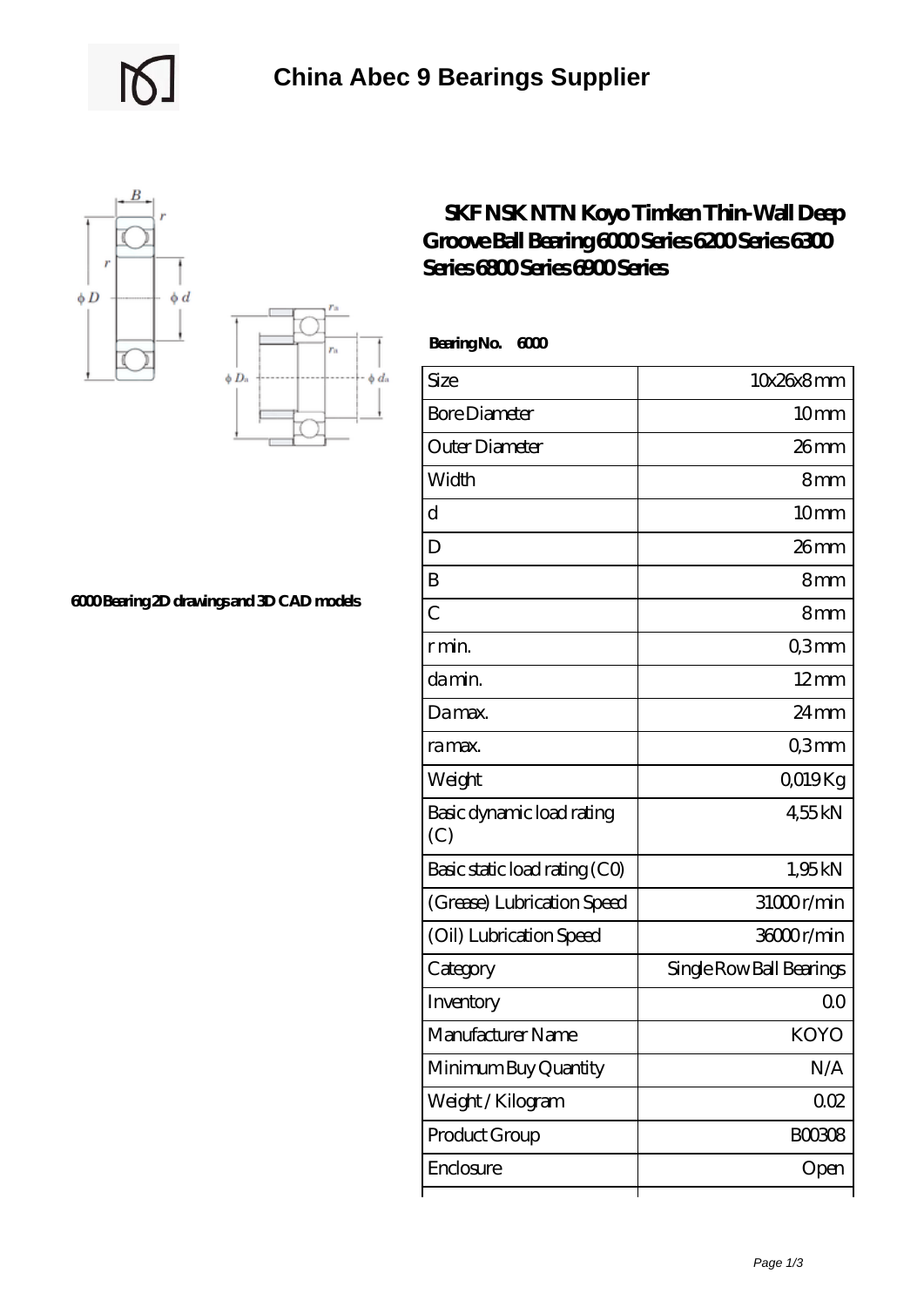$\mathbb{Q}$ 

| Precision Class                    | ABEC 1   ISO PO                                                                                                                                                             |
|------------------------------------|-----------------------------------------------------------------------------------------------------------------------------------------------------------------------------|
| Maximum Capacity / Filling<br>Slot | No                                                                                                                                                                          |
| Rolling Element                    | <b>Ball Bearing</b>                                                                                                                                                         |
| Snap Ring                          | No                                                                                                                                                                          |
| <b>Internal Special Features</b>   | No                                                                                                                                                                          |
| Cage Material                      | Steel                                                                                                                                                                       |
| Internal Clearance                 | CO-Medium                                                                                                                                                                   |
| Inch - Metric                      | Metric                                                                                                                                                                      |
| Long Description                   | 10MM Bore; 26MM<br>Outside Diameter; 8MM<br>Outer Race Diameter;<br>Open; Ball Bearing; ABEC 1<br>ISO PO, No Filling Slot; No<br>Snap Ring, No Internal<br>Special Features |
| Category                           | Single Row Ball Bearing                                                                                                                                                     |
| <b>UNSPSC</b>                      | 31171504                                                                                                                                                                    |
| Harmonized Tariff Code             | 8482105068                                                                                                                                                                  |
| Noun                               | Bearing                                                                                                                                                                     |
| Keyword String                     | Ball                                                                                                                                                                        |
| Manufacturer URL                   | http://www.koyousa.com                                                                                                                                                      |
| Manufacturer Item Number           | 600                                                                                                                                                                         |
| Weight/LBS                         | 0045                                                                                                                                                                        |
| Outside Diameter                   | 1.024 Inch   26 Millimeter                                                                                                                                                  |
| Outer Race Width                   | 0.315 Inch   8 Millimeter                                                                                                                                                   |
| <b>Bore</b>                        | 0.394 Inch   10 Millimeter                                                                                                                                                  |
| Bearing No.                        | 6000                                                                                                                                                                        |
| r(min)                             | 03                                                                                                                                                                          |
| Cr                                 | 570                                                                                                                                                                         |
| CQr                                | 1.95                                                                                                                                                                        |
| Cu                                 | 0100                                                                                                                                                                        |
| fO                                 | 123                                                                                                                                                                         |
| Grease lub.                        | 31000                                                                                                                                                                       |